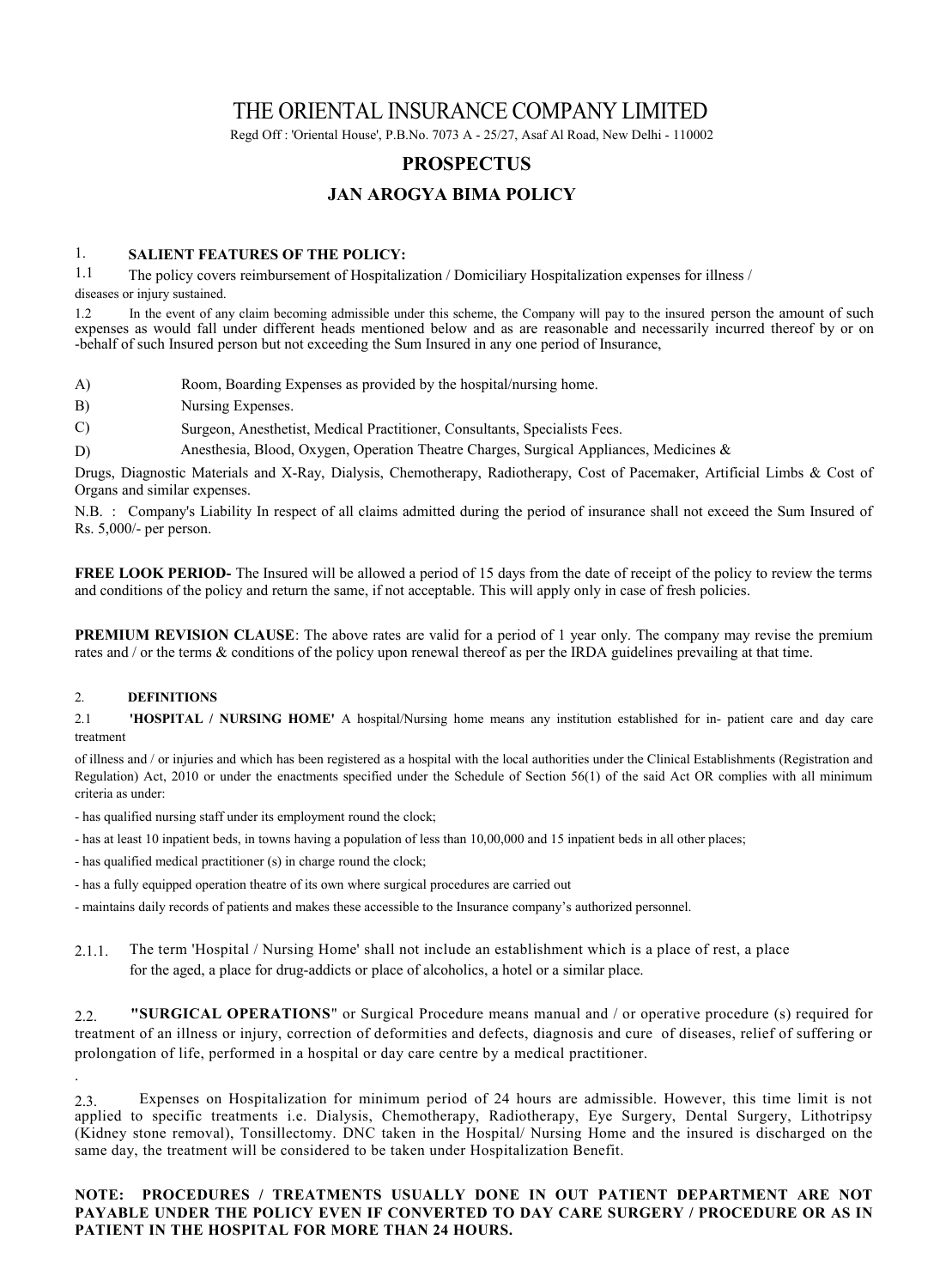2.4. **DOMICILIARY HOSPITALISATION BENEFIT**: Domiciliary hospitalization means medical treatment for a period exceeding three days for such an illness/disease/injury which in the normal course would require care and treatment at a hospital but is actually taken while confined at home under any of the following circumstances:

- the condition of the patient is such that he/she is not in a condition to be removed to

a hospital, or

- the patient takes treatment at home on account of non availability of room in a hospital.

Subject however that domiciliary hospitalization benefits shall not cover

(i)Expenses incurred for pre and post hospital treatment and

(ii)Expenses incurred for treatment for any of the following diseases.

- 1. Asthma
- 2. Bronchitis
- 3. Chronic Nephritis and nephritic Syndrome.
- 4. Diarrhoea and all type of Dysenteries including Gastroenteritis
- 5. Diabetes Mellitus and insipidus
- 6. Epilepsy
- 7. Hypertension
- 8. Influenza, Cough and Cold
- 9. All Psychiatric or Psychosomatic Disorders
- 10. Pyrexia of unknown Origin for less than 10 days
- 11. Tonsillitis and Upper Respiratory Tracheal Infection including Laryngitis and Pharingitis
- 12. Arthritis, Gout and Rheumatism.

Note: When treatment such as Dialysis, Chemotherapy, Radiotherapy etc. If taken in the Hospital/ Nursing Home and the Insured is discharged on the same day, the treatment will be considered to be taken under Hospitalization Benefit section.

### 3.0 **ANY ONE ILLNESS**

Any one illness means continuous Period of illness and it includes relapse within 45 days from the date of last consultation OR 105 days from the date of discharge, whichever is earlier, from the Hospital/Nursing Home where treatment may have been taken.

3.1 **PRE-HOSPITALISATION** : Medical Expenses incurred during the period upto 30 days prior to the date of admission, provided that:

i. Such Medical Expenses are incurred for the same condition for which the Insured Person's Hospitalization was required, and

ii. The In-patient Hospitalization claim for such Hospitalization is admissible by the Insurance Company..

### 3.2 **POST-HOSPITALISATION**

Medical Expenses incurred for a period upto 60 days from the date of discharge from the hospital, provided that:

i. Such Medical Expenses are incurred for the same condition for which the Insured Person's Hospitalisation was required, and

ii. The In-patient Hospitalization claim for such Hospitalization is admissible by the Insurance Company.

**3.3 MEDICAL PRACTITIONER:** A Medical practitioner is a person who holds a valid registration from the Medical Council of any state or Medical Council of India or Council for Indian Medicine or for Homeopathy set up by the government of India or a State Government and is thereby entitled to practice medicine within its jurisdiction; and is acting within the scope and jurisdiction of license.

3.4 **QUALIFIED NURSE**: Qualified nurse is a person who holds a valid registration from the Nursing Council of India or the Nursing Council of any state in India.

### 4**. EXCLUSIONS:**

4.0 The company shall not be liable to make any payment under this policy in respect of any expenses whatsoever incurred by any Insured Person in connection with or in respect of :

4.1 Such diseases which have been in existence at the time of proposing this insurance called as Pre-existing diseases. Pre-existing condition means any condition, ailment or injury or related condition(s) for which the insured had signs or symptoms, and / or were diagnosed, and / or received medical advice / treatment within 48 months to prior to the first policy issued by the insurer.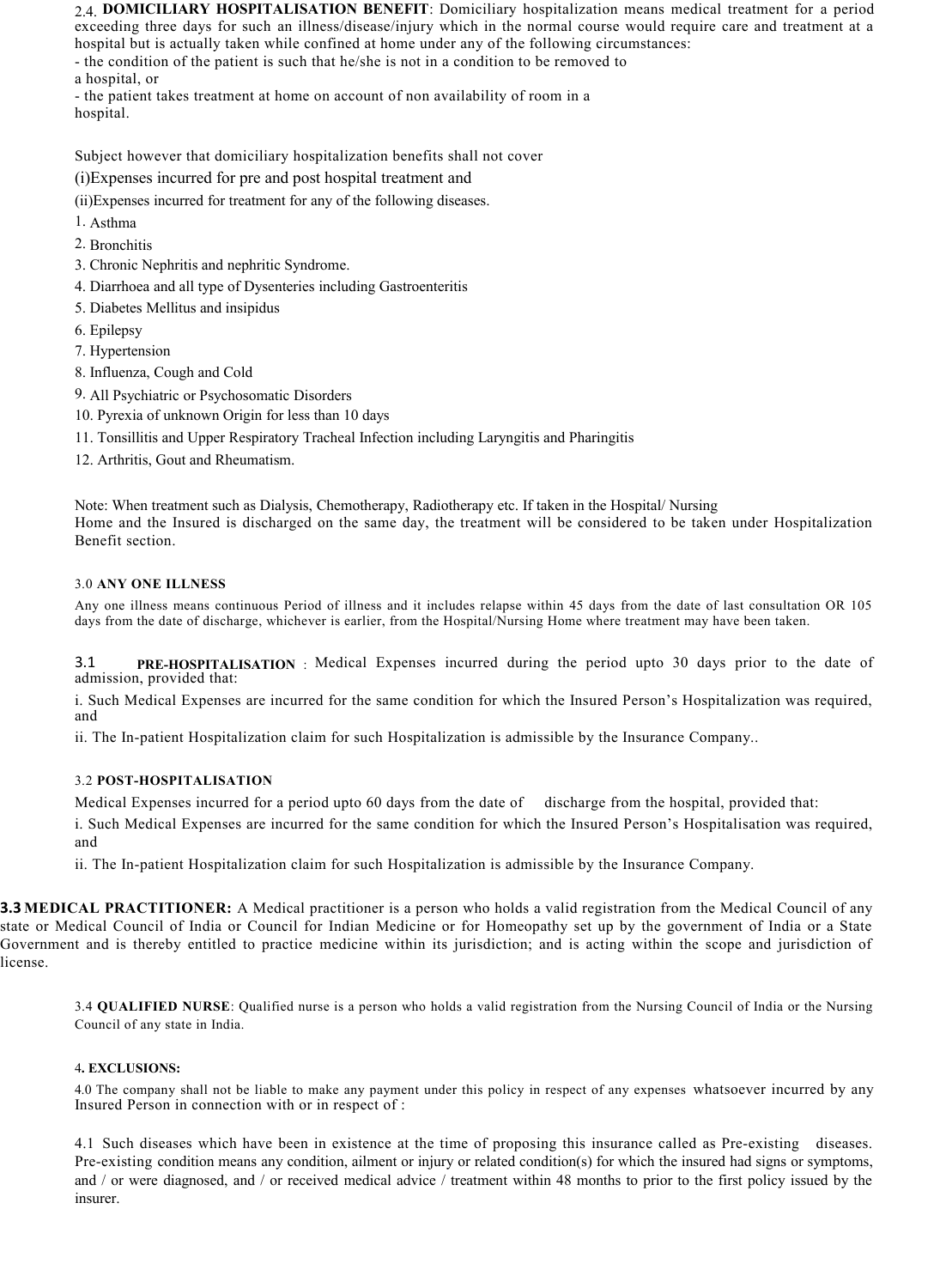This exclusion will also apply to any complications arising from pre existing ailments / diseases / injuries.

4.2 Any expenses on hospitalization incurred during first 30 days of the commencement date of insurance cover except in case of injury arising out of an accident.

4.3 During the first year of the operation of insurance cover, the expenses on treatment of diseases such as Cataract, Benign Prostatic Hypertrophy, Hysterectomy for Menorrhagia or Fibromyoma, Hernia, Hydrocele, Congenital Internal diseases, Fistula in anus, Piles, Sinusitis and related disorders are not payable.

4.4 Injury or Disease directly or indirectly caused by or arising from or attributable to war, Invasion, Act of Foreign Enemy, War like operations (whether war will be declared or not).

4.5 Circumcision unless necessary for treatment of a disease not excluded hereunder or as may be necessitated due to an accident, vaccination or innoculation or change of life or cosmetic or aesthetic treatment of any description, plastic surgery other than as may be necessitated due to an accident or as a part of any illness

4.6 Cost of spectacles and contact lenses, hearing aids.

4.7 Dental treatment or surgery of any kind unless requiring hospitalisation.

4.8 Convalescence, general debility, "Run-down" condition or rest cure, congenital external disease or defects or anomalies, sterility, veneral disease, intentional self-injury and use of intoxicating drugs/ alcohol.

4.9 All expenses arising out of any condition directly or indirectly caused to or associated with Human T- Cell Lymphotropic Virus type III (H.I.L.B-III)or Lymphadinopathy Associated Virus (LAV) or the Mutants Derivative or Variations Deficiency Syndrome or any Syndrome or condition of a similar kind commonly referred to as AIDS.

4.10 Charges incurred at Hospital or Nursing Home primarily for diagnostic, X-Ray or laboratory examinations not consistent with or incidental to the diagnosis and treatment of the positive existence or presence of any ailment, sickness or injury, for which confinement is required at a Hospital/Nursing Home.

4.11 Expenses on vitamins and tonics unless forming part of treatment for injury or disease as certified by the attending Physician.

4.12 Injury or Disease directly or indirectly caused by or contributed to by nuclear weapons/materials.

4.13 Treatment arising from or traceable to pregnancy, childbirth including caesarian section.

4.14.Voluntary medical termination of pregnancy during the first 12 weeks from the date of conception.

4.15 Naturopathy treatment.

### 5. **AGE LIMIT** :

This Insurance is available to persons between the age of 5 years and 70 years. Children between the age of 3 months and 5 years of age can be covered provided one or both parents are covered concurrently.

6. NOTICE OF CLAIM :

6.1 Preliminary notice of claim with particulars relating to Policy Numbers, Name of Insured Person In respect of whom claim Is made, nature of illness/injury and Name and address of the attending Medical Practitioner/Hospital/Nursing Home should be given to the Insurance Company within seven days from the date of Hospitalization/Injury/Death.

6.2 Final claim along with hospital receipted Bills/Cash Memos, Claim Form and list of documents as listed in the claim form etc. should be submitted to the Company within 30 days from the date of discharge from the Hospital.

NOTE: Waiver of this Condition may be considered in extreme cases of hardship where it is proved to the satisfaction of the Company that under the circumstances in which the insured was placed it was not possible for him or any other person to give such notice or file claim within the prescribed time limit.

### 7. PAYMENT OF CLAIM:

All claims under this policy shall be payable in Indian currency. All medical treatments for the purpose of this insurance will have to be taken in India only.

8. This policy is issued for a period of one year and subject to review. Continuation of insurance cover will be available if the renewal premium is paid in time. On continuation of insurance cover and timely .remittance of premium insured becomes eligible for benefits excluded under item 4.2 and 4.3

N.B. Any disease contracted during the break period will however be excluded in addition to other diseases excluded in the expiring policy but the Insured shall be entitled for benefits excluded under 4.2 and 4.3

9. Payment of Premium : As per Table attached.

10. Cancellation Clause : Company may at any time, cancel this Policy by sending the Insured 30 (Thirty) days notice by registered letter at the Insured's last known address and in such an event the Company shall refund to the Insured a pro-rata premium for unexpired Period of Insurance. (Such cancellation by the Company shall be only on grounds of moral hazards such as intentional misrepresentation / malicious suppression of facts intended to misleading the Company about the acceptability of the proposal, lodging a fraudulent claim and such other intentional acts of the insured / beneficiaries under the policy). The Company shall, however, remain liable for any claim which arose prior to the date of cancellation. The Insured may at any time cancel this policy and in such event the Company shall allow refund of premium at Company's short period rate only (table given here below) provided no claim has occurred during the policy period up to date of cancellation.